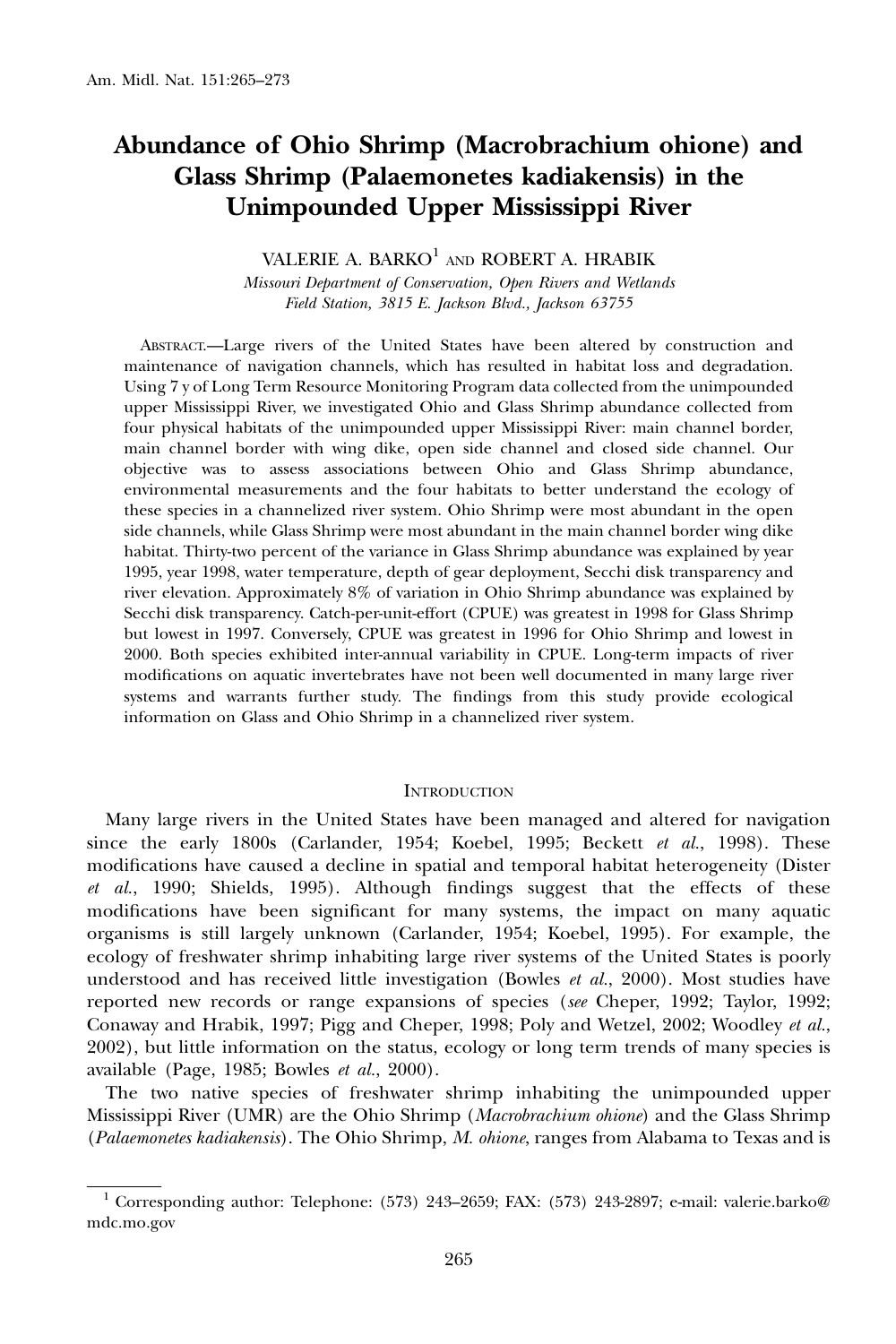on the northern periphery of its range in Illinois and Ohio (Page, 1985; Taylor, 1992). It also occurs along the eastern coast from Florida to Virginia (see Page, 1985, Fig. 83, p. 357; Taylor, 1992). This species of shrimp is endemic to the United States and is the only Macrobrachium sp. found in the Mississippi River drainage (Taylor, 1992). The Ohio shrimp was once abundant in the unimpounded UMR from St. Louis, Missouri, to Cairo, Illinois, until the 1930s (Page, 1985; Taylor, 1992). Possible reasons for the decline include overharvesting, river channelization and habitat loss (Page, 1985; Bowles et al., 2000). Ohio Shrimp can reach a total length of 100 mm, but average 60 mm (Hunter, 1977; Taylor, 1992). This species was harvested in the unimpounded UMR by commercial fisherman mainly for bait, and collections were rare by the 1940s (Conaway and Hrabik, 1997). Collections of this species in the upper Mississippi River over the last 40 y have been rare and sporadic, as suggested by Page (1985), Taylor (1992) and Conaway and Hrabik (1997).

The Glass Shrimp, P. kadiakensis, is the only species in this genus that occurs in the unimpounded UMR (Page, 1985). This shrimp ranges from northeastern Mexico, north to the Great Lakes and east to Florida (see Page, 1985; Fig. 87, p. 360). In large rivers, this shrimp associates with low velocity backwaters (Hobbs and Jass, 1988). The Glass Shrimp reaches a total length of 36 mm (Nielsen and Reynolds, 1977). This species is common in the central and southeastern United States. However, because of its limited commercial value, it has not been well studied (Cheper, 1988).

Because little information on the ecology and habitat requirements of riverine shrimp is available, our objective was to assess associations between Ohio and Glass Shrimp abundance (i.e., number of individuals), environmental measurements and physical habitats of the unimpounded UMR.

## MATERIALS AND METHODS

Our study was conducted in the unimpounded UMR, which is located between the confluences of the Missouri and Ohio Rivers (Fig. 1) between river kilometers (RK) 48 and 129. In this reach, river channel meandering has been restricted by channelization and the construction of levees and wing dikes (Simons et al., 1975). In addition, the unimpounded UMR lacks submerged and floating-leaf vegetation (Yin and Nelson, 1995). Shrimp were incidentally captured using fish sampling protocol developed by the Long Term Resource Monitoring Program (LTRMP) from 1994–2000 during three annual sampling periods (Jun. 15–Jul. 31; Aug. 1–Sep. 15; Sep. 16–Oct. 30; Gutreuter et al., 1995). Fishing gears deployed included daytime electrofishing, hoop netting (small and large), trawling, seining, mini-fyke netting fyke netting and gill netting (see Gutreuter et al., 1995 for gear descriptions). Sampling was conducted in four physical habitats including main channel border wing dike, main channel border, open side channel and closed side channel (Wilcox, 1983; Gutreuter et al., 1995). Main channel border habitat was defined as the zone between the margins of the main navigation channel and the nearest shoreline without wing dikes, while main channel border wing dike habitat was defined as main channel border with a wing dike as the main physical structure (Gutreuter et al., 1995). Open side channels had both ends connecting to the main river channel, while closed side channels had only one end connecting with the main river channel during normal river elevation (Barko and Herzog, 2003). Sample sites were determined for each physical habitat prior to the sampling season using a geographic information system (GIS) to overlay a  $50 \text{ m} \times 50 \text{ m}$  grid on the study reach. Site locations were randomly chosen for each sampling gear within each physical habitat for each sampling period. Catch-per-unit-effort (CPUE) was calculated for each shrimp species each year to assess inter-annual variability.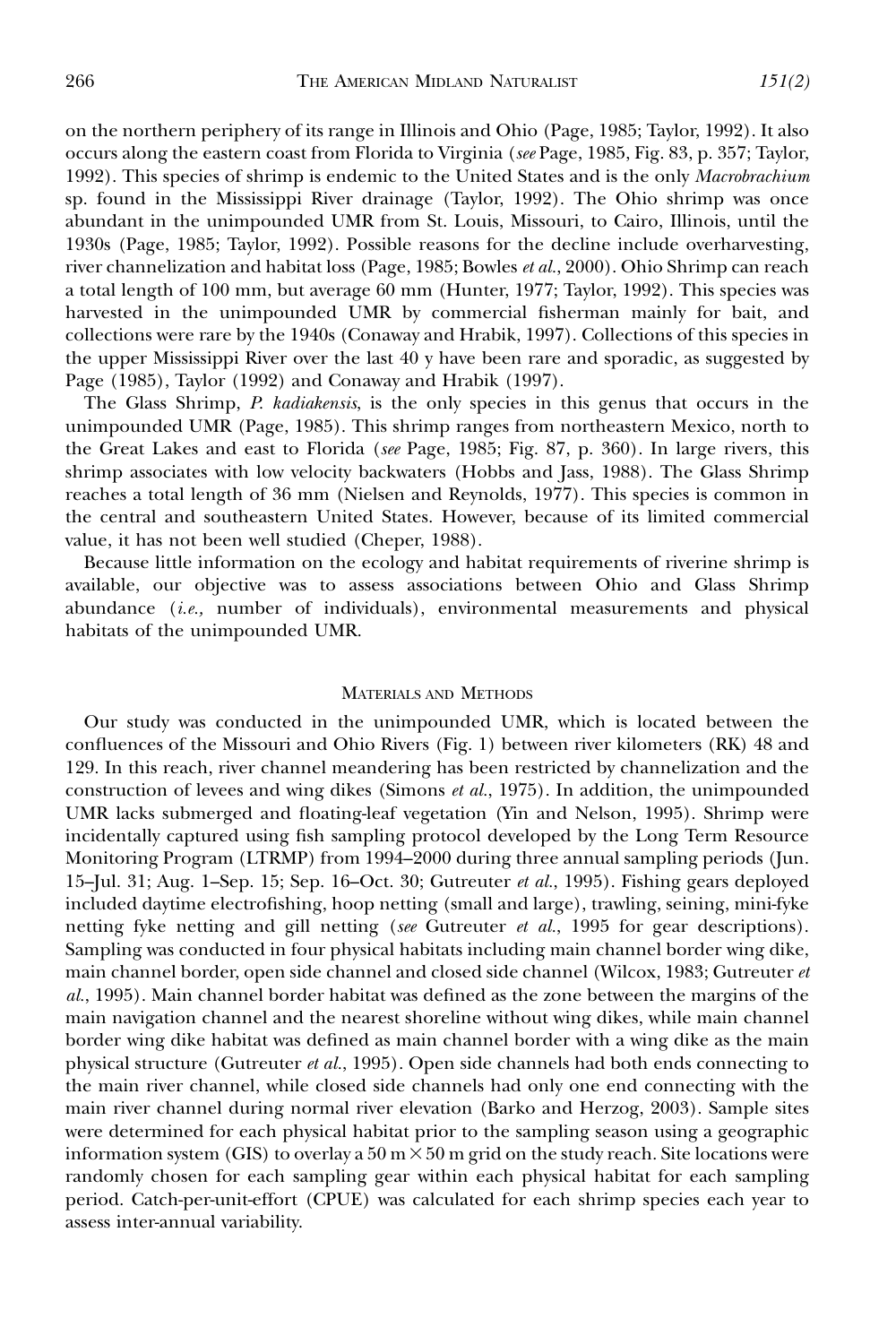

FIG. 1.—Geographic representation of the unimpounded upper Mississippi River. Our study was conducted between RK 48–129

At each site, measurements of water temperature, Secchi transparency, depth of gear deployment, water velocity and specific conductance were made prior to gear deployment. Water temperature was measured to the nearest 0.1 C and specific conductance was measured in  $\mu S/cm$  using a Labcomp digital specific conductance meter. A Marsh-McBirney meter (model 201 D) was used to measure water velocity to the nearest 0.01 m/s. Depth of gear deployment was measured to the nearest 0.1 m using boat-mounted sonar. River stage (m; measured at Cape Girardeau, Missouri) was obtained from the U.S. Geological Survey for each day of sampling.

We used stepwise multiple regression with indicator variables in an effort to produce an unbiased model describing the relationship between the predictor and response variables (Barko et al., in press). Four indicator variables were used to characterize the physical habitats (Neter and Wasserman, 1974; Kullberg and Scheibe, 1989). Thus,  $X_1 = 1$  if the physical habitat was main channel border wing dike, and 0 otherwise,  $X_2 = 1$  if the physical habitat was closed side channel, and 0 otherwise,  $X_3 = 1$  if the physical habitat was open side channel, and 0 otherwise and  $X_4 = 1$  if the physical habitat was main channel border, and 0 otherwise. In addition, seven indicator variables were used to characterize the seven sampling years. This approach obviated the need for multiple pairwise comparisons (Barko et al., in press). We used the default significance parameters of 0.15 for entry and removal from the models (SAS Institute Inc., 1989).

Stepwise multiple regression (SAS Institute Inc., 1989) was used to assess associations between species abundance, environmental measurements and physical habitats. A separate stepwise multiple regression analysis was done for each shrimp species. Data were squareroot transformed before regression analysis to meet assumptions of normality (Krebs, 1999). The resulting Glass Shrimp regression model had the form:

$$
Y = \beta_0 + \beta_1 X_1 + \beta_2 X_2 + \beta_3 X_3 + \beta_4 X_4 + \beta_5 X_5 + \beta_6 X_6 + \epsilon,
$$

where  $X_1$  represents year 1995,  $X_2$  represents year 1998,  $X_3$  represents Secchi transparency,  $X_4$  represents water temperature,  $X_5$  represents depth of gear deployment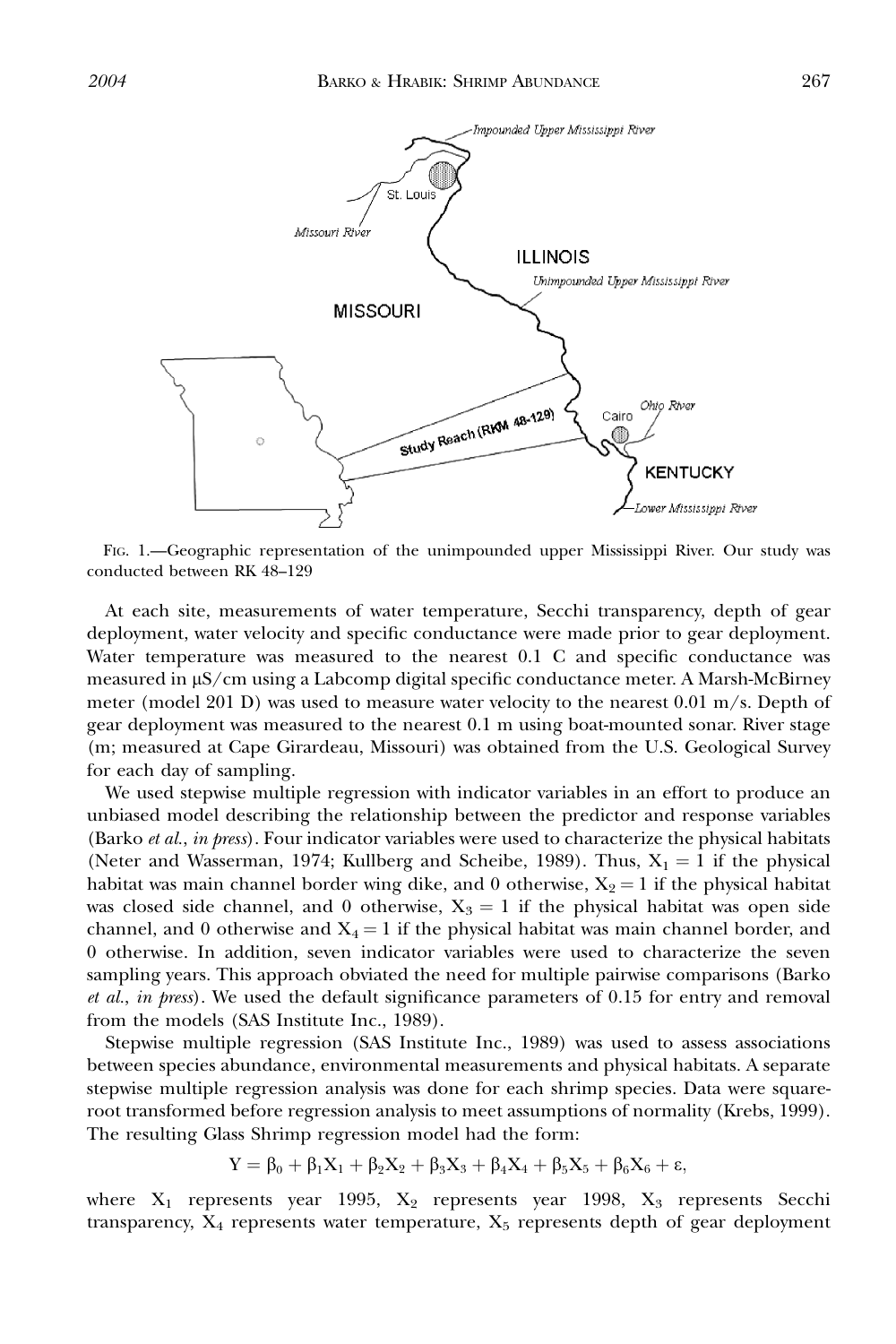and  $X_6$  represents river elevation. The resulting Ohio Shrimp regression model had the form:

$$
Y = \beta_0 + \beta_1 X_1 + \epsilon,
$$

where  $X_1$  represents Secchi disk transparency.

## **RESULTS**

Only four fishing gears captured shrimp including daytime electrofishing (DE), trawling (T), fyke netting (F) and mini-fyke netting (MF). One-thousand and eighty Glass Shrimp (GS) and 235 Ohio Shrimp (OS) were captured during the 7 y period (DE: 46 GS and 36 OS; T: 1 OS; F: 1 OS; MF: 227 OS and 1034 GS). Using these four gears, more than 900 samples were taken during this study. Because mini-fyke nets captured the most shrimp (94% of all captures), CPUE was calculated using only data collected from this gear ( $n = 483$ ) samples). For Glass Shrimp, CPUE was greatest in 1998 and lowest in 1997 (Fig. 2). Conversely, CPUE for Ohio Shrimp was greatest in 1996 and lowest in 2000. Ohio Shrimp were most abundant in open side channels ( $n = 42$ ;  $54/100$  net nights), followed by main channel borders (n = 59; 50/100 net nights), main channel border wing dikes (n = 39; 44/ 100 net nights) and closed side channels ( $n = 77$ ; 39/100 net nights). Conversely, Glass Shrimp were most abundant in the main channel border wing dikes  $(n = 448; 503/100$  net nights), followed by main channel borders ( $n = 209$ ; 176/100 net nights), closed side channels (n = 272; 138/100 net nights) and open side channels (n = 84; 108/100 net nights).

Because of low catch rates from most sampling gears, only individuals captured using mini-fyke netting were used in the stepwise multiple regression analyses and we only present data from samples that captured one or more shrimp ( $n = 169$ ). Approximately 8% of the variation in Ohio Shrimp abundance was explained by one independent variable, Secchi transparency, that entered the stepwise regression model (F = 5.24; d.f. = 1, 59;  $R^2$  = 0.0816;  $P = 0.0257$ ; Table 1). This relationship was negatively correlated with Ohio Shrimp abundance. This model did not reveal any significant effects of temperature, depth of gear deployment, specific conductance, physical habitats, year, water velocity or river elevation on Ohio Shrimp abundance.

Approximately 32% of the variation in Glass Shrimp abundance was explained by six independent variables that entered the stepwise regression model (F = 8.28; d.f. = 6, 108; R<sup>2</sup>  $= 0.3152$ ; P < 0.0001; Table 2). Glass Shrimp abundance was positively correlated with years 1995 and 1998 and water temperature, but negatively correlated with Secchi visibility, depth of gear deployment and river elevation. However, the year 1995 was non-significant (Table 2). Abundance was lower when mini-fyke nets were set in shallow water, water transparency (Secchi) was low and sampling was conducted when river elevation was high. This model did not reveal any significant effects of specific conductance, water velocity or physical habitats on Glass Shrimp abundance. Environmental variables measured at the sampling sites are summarized in Table 3 and are separated by species.

#### **DISCUSSION**

Ohio and Glass Shrimp appear to inhabit different physical habitats of the unimpounded UMR. The greatest abundance of Ohio Shrimp was collected from open side channels and main channel borders, once common habitats of the unimpounded UMR. Side channel habitat is being lost in this system because of sedimentation and reduced connectivity to the main channel during low river stages (Simons et al., 1975; Theiling, 1999). Page (1985)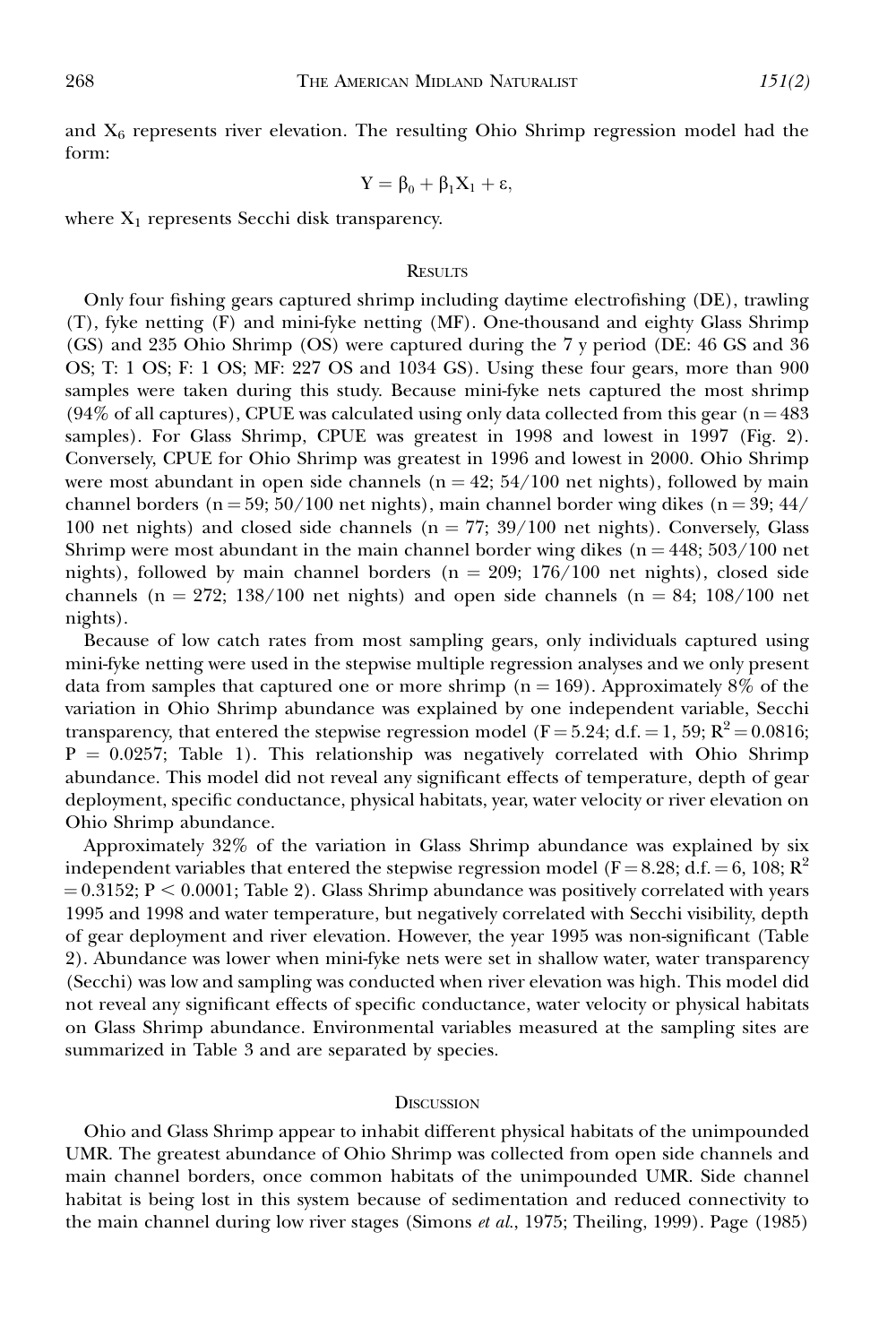

FIG. 2.—Catch-per-unit-effort (CPUE) of Glass and Ohio Shrimp collected in the unimpounded upper Mississippi River from 1994–2000 using mini-fyke nets. The number of mini-fyke nets set in the four physical habitats (main channel border, main channel border wing dike, closed side channel and open side channel) each year were 71, 75, 80, 79, 72, 64 and 42, respectively

suggested that Ohio Shrimp may have declined as a result of channelization and habitat loss in large rivers, such as the UMR. Beckett *et al.*  $(1998)$  concluded that river modifications in the Ohio River, which created reduced water velocity, assisted in the demise of one amphipod species (Crangonyx pseudogracillis) and allowed for the establishment of a newly introduced (e.g., range expansion) amphipod species (Gammarus nr. fasciatus). It is probable that wing dikes, which create scours of reduced water velocity, fragment main channel border physical habitat and isolate side channels during moderate to low river elevation, have aided in both the reduction of Ohio Shrimp and the establishment of Glass Shrimp in the unimpounded UMR (Logsdon, 1993; Hobbs, 2001; Barko and Herzog, 2003; Barko et al., in press).

Authors have suggested that Ohio Shrimp prefer low velocity water (Conaway and Hrabik, 1997). However, we found no correlations between water velocity and Ohio Shrimp abundance. In addition, open side channels, a preferred habitat of Ohio Shrimp, have flow during normal river elevations (Barko and Herzog, 2003). We also captured a high abundance of Ohio Shrimp in main channel border habitat. Main channel border is characterized by the presence of velocity and is often inhabited by riverine species. McCormick (1934) reported capturing Ohio Shrimp along the shoreline of the unimpounded UMR using shrimp sets made from willow or cottonwood branches. We speculate this physical habitat is used when terrestrial habitat is flooded and plant and animal material is available for foraging (Truesdale and Mermilliod, 1979). Although main channel borders are still present in the unimpounded UMR, they have been fragmented by the creation of wing dikes and have been converted to revetment in some areas. Conaway and Hrabik (1997) reported capturing 86% (6 out of 7 individuals) of Ohio Shrimp at main channel border wing dikes. However, we found lower abundance of Ohio Shrimp in main channel border wing dikes when compared to open side channel and main channel border habitats. We suggest that Ohio Shrimp have been negatively impacted by the addition of rock structures, both revetment and wing dikes, because these structures create areas of reduced velocity and particulate matter suspension  $(i.e.,$  increase visibility). Our results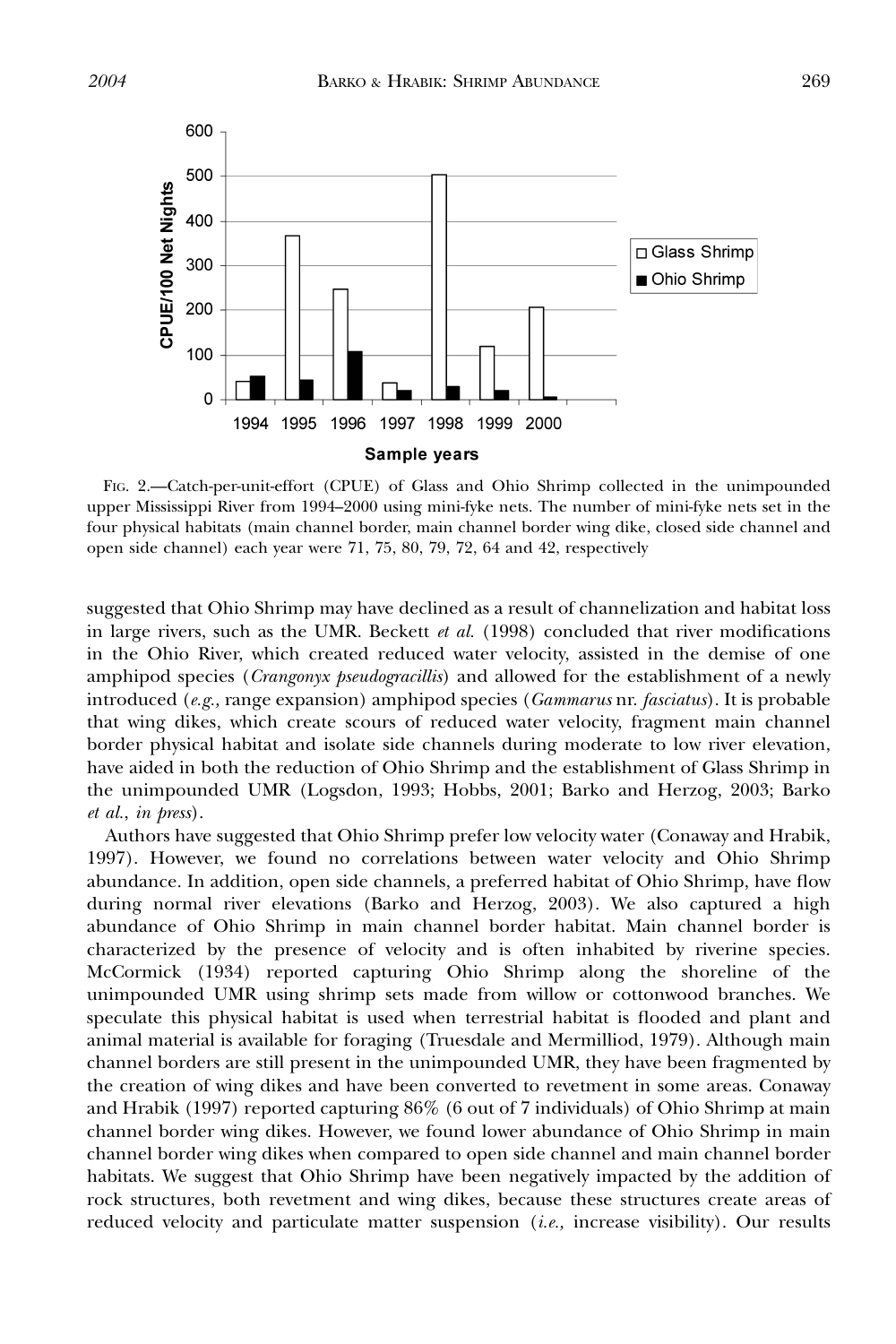| Variable  | Parameter estimate | Standard error | Type II sum of squares |       |          |
|-----------|--------------------|----------------|------------------------|-------|----------|
| Intercept | 2.9019             | 0.5430         | 24.0633                | 28.56 | < 0.0001 |
| Secchi    | $-0.2786$          | 0.1217         | 4.4153                 | 5.24  | 0.0257   |

TABLE 1.—Results of the stepwise multiple regression analysis comparing Ohio Shrimp to physical measurements in the unimpounded upper Mississippi River

indicate that Ohio Shrimp have greater abundance in areas with reduced visibility (*i.e.*, suspended particulate matter). This is likely a predator avoidance response because Ohio Shrimp occupy low visibility physical habitats ( $e.g.,$  open side channel) that are also occupied by predatory fishes, such as Flathead Catfish (Pylodictis olivaris) and White Bass (Morone chrysops; Page, 1985; Barko and Herzog, 2003). Avoidance of such areas by Ohio Shrimp would also explain the lower abundance associated with closed side channels, which also have reduced velocity and higher visibility.

Conversely, Glass Shrimp had the highest abundance at main channel border wing dikes (high visibility and low water velocity) and the lowest abundance in side channels. Pigg and Cheper (1998) and Page (1985) reported capturing high abundances of Glass Shrimp in areas with shallow water and low velocity. We hypothesize that Glass Shrimp inhabit wing dike scours to use the crevice habitat for hiding and/or feeding. In addition, Glass Shrimp feed on dead plant and/or animal material (Page, 1985), which is likely found in the scours when they are functioning as sediment sinks during normal to low river elevations. We found a negative correlation between Glass Shrimp abundance and depth of gear deployment, indicating that this shrimp was more abundant in shallower water in the unimpounded UMR. Glass Shrimp also were most abundant when river elevation was lower. Lower elevations occur during the summer months  $(e.g.,$  sampling period 2) when water temperatures are warmer, which promotes fecundity (Hobbs, 2001). We also found that Glass Shrimp abundance was lowest in the side channels when compared to the other physical habitats. Closed side channels have low water velocity and high visibility, which are characteristic conditions for this species (Page, 1985; Barko and Herzog, 2003). Hence, the low abundance of Glass Shrimp in closed side channels was puzzling. Barko and Herzog (2003) reported high abundances of Centrarchidae in closed side channels, such as Orangespotted Sunfish (Lepomis humilis), Bluegill (L. macrochirus) and Green Sunfish (L. cyanellus). Based on the findings of Creaser (1932), we conclude that Glass Shrimp use this habitat but abundance remains low because of fish predation. Creaser (1932) reported high abundances of Glass Shrimp in pools with low fish abundance. The use of wing dikes by

| Variable        | Parameter estimate | Standard error | Type II sum of squares | F     | P        |
|-----------------|--------------------|----------------|------------------------|-------|----------|
| Intercept       | $-2.9167$          | 1.9799         | 3.8262                 | 2.17  | 0.1436   |
| Year 1998       | 1.3349             | 0.3235         | 30.8025                | 17.02 | < 0.0001 |
| Depth of gear   |                    |                |                        |       |          |
| deployment      | $-1.0948$          | 0.4919         | 8.9633                 | 4.95  | 0.0281   |
| Secchi          | $-0.5040$          | 0.1379         | 24.1737                | 13.36 | 0.0004   |
| Temperature     | 1.3688             | 0.4041         | 30.7531                | 11.47 | 0.0010   |
| River elevation | $-1.0359$          | 0.2840         | 24.0694                | 13.30 | 0.0004   |
| Year 1995       | 0.6687             | 0.3691         | 5.9388                 | 3.28  | 0.0728   |

Table 2.—Results of the stepwise multiple regression analysis comparing Glass Shrimp to physical measurements in the unimpounded upper Mississippi River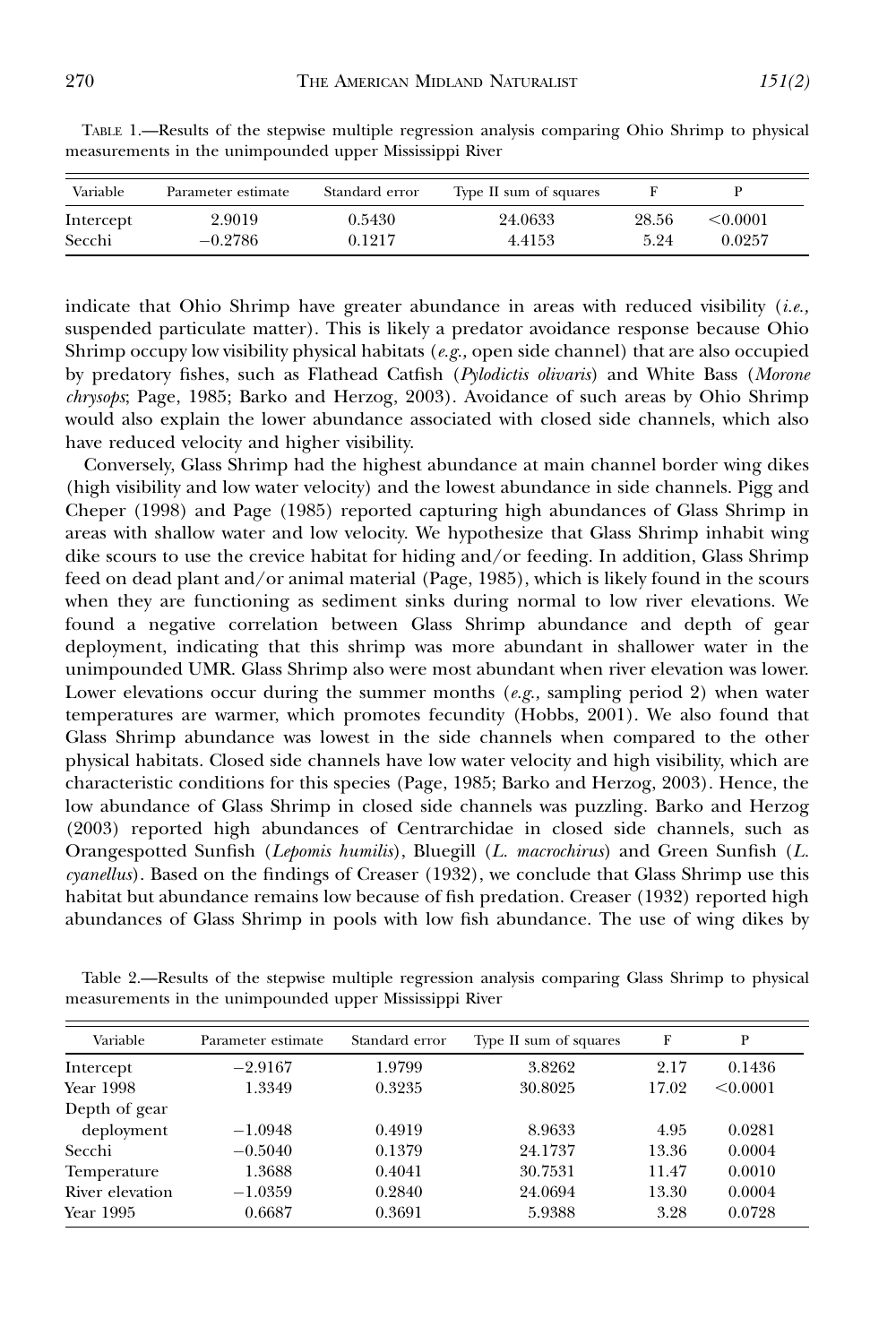| TABLE 3—Mean ( $\pm$ standard deviation) of environmental variables measured at sites where Ohio and |  |
|------------------------------------------------------------------------------------------------------|--|
| Glass Shrimp were captured in the unimpounded UMR from 1994–2000. Minimum (min.) and                 |  |
| maximum (max.) values for each environmental variable are given after the mean ( $\pm$ standard      |  |
| deviation)                                                                                           |  |

| Environmental variable            | Ohio Shrimp  | (min.-max.)       | Glass Shrimp | $(min-max.)$      |
|-----------------------------------|--------------|-------------------|--------------|-------------------|
| Secchi                            | 19.7(8.8)    | $(6.0 - 48.0)$    | 22.4 (11.6)  | $(3.0 - 69.0)$    |
| Specific conductance $(\mu S/cm)$ | 531.7 (43.7) | $(416.0 - 642.0)$ | 530.4 (68.8) | $(324.0 - 767.0)$ |
| Temperature (C)                   | 26.9(2.9)    | $(16.3 - 31.2)$   | 26.4(3.5)    | $(16.2 - 33.6)$   |
| Depth at Gear Deployment (m)      | 1.2(0.7)     | $(0.3 - 3.9)$     | 1.0(0.5)     | $(0.3 - 2.7)$     |
| Water Velocity $(m/s)$            | 0.1(0.1)     | $(0.0-0.5)$       | 0.1(0.1)     | $(0.0-0.8)$       |
| River Stage (m)                   | 6.8(1.6)     | $(3.0 - 9.6)$     | 6.2(1.7)     | $(3.0 - 9.6)$     |

Glass Shrimp is likely because low velocity backwater areas are no longer common and are often unavailable to aquatic organisms because of sedimentation and the creation of levees. Levees have separated the main river channel from the floodplain. Hobbs and Jass (1988) reported that Glass Shrimp inhabit low velocity habitats of lotic systems.

The high CPUE for Ohio Shrimp in 1996 suggests that the flood of 1993 produced conditions that were favorable for Ohio Shrimp reproduction. Ohio Shrimp live approximately 2 y and females produce 6272 to 24,000 eggs (Truesdale and Mermilliod, 1979; Page, 1985; Hobbs, 2001) after reaching sexual maturity. It is plausible that the high CPUE in 1996 was because of a successful reproductive effort in 1993, resulting in an increased population size in 1996. The Ohio Shrimp is on the northern periphery of its range in the unimpounded UMR and is a large river species that likely receives reproductive cues from spring flood spates and uses flooded terrestrial habitat for reproduction. Unfortunately, little is known regarding the life history of Ohio Shrimp (Hobbs, 2001). The declining CPUE of Ohio Shrimp after the peak in 1996 may be because of reduced fecundity, resulting from reduced connectivity with the floodplain because of levees, closing structures and wing dikes. Field collections in this river reach have yielded no gravid females (D. Herzog, pers. comm.) using LTRMP sampling protocol, which suggests that this population is barely persisting in the unimpounded UMR. Glass Shrimp live for approximately 1 y, produce between 8–160 eggs (Page, 1985; Hobbs, 2001) and are most likely to be affected by annual fluctuations in environmental conditions (*i.e.*, seasonal drying and extended high water; Hobbs, 2001). Instantaneous fluctuations in environmental variables could explain the inter-annual variability in CPUE observed for Glass Shrimp. Conversely, the low CPUE of Glass Shrimp in 1997 could be because of competitive exclusion by the larger Ohio Shrimp, which had the highest CPUE in 1996.

In summary, Glass Shrimp were the most abundant shrimp species in the unimpounded UMR. The construction of wing dikes seems to have created low-velocity areas conducive for Glass Shrimp. However, open side channels and main channel borders supported the greatest abundance of Ohio Shrimp. Neither of these aquatic areas is maintained by flooding or management practices, which has likely impacted populations of this species in the unimpounded UMR. Side channels are becoming disjunct from the main river channel because of sedimentation and lack of connectivity during low river elevations (Simons et al., 1975; Theiling, 1999), while rock structures continue to be created within the main channel border. Although Ohio and Glass Shrimp are not of economic importance, their role in riverine systems needs to be better understood. The decline of key river macroinvertebrates, such as Ohio Shrimp, suggests that anthropogenic river modifications and reduced floodplain connectivity are likely impacting additional riverine species, such as the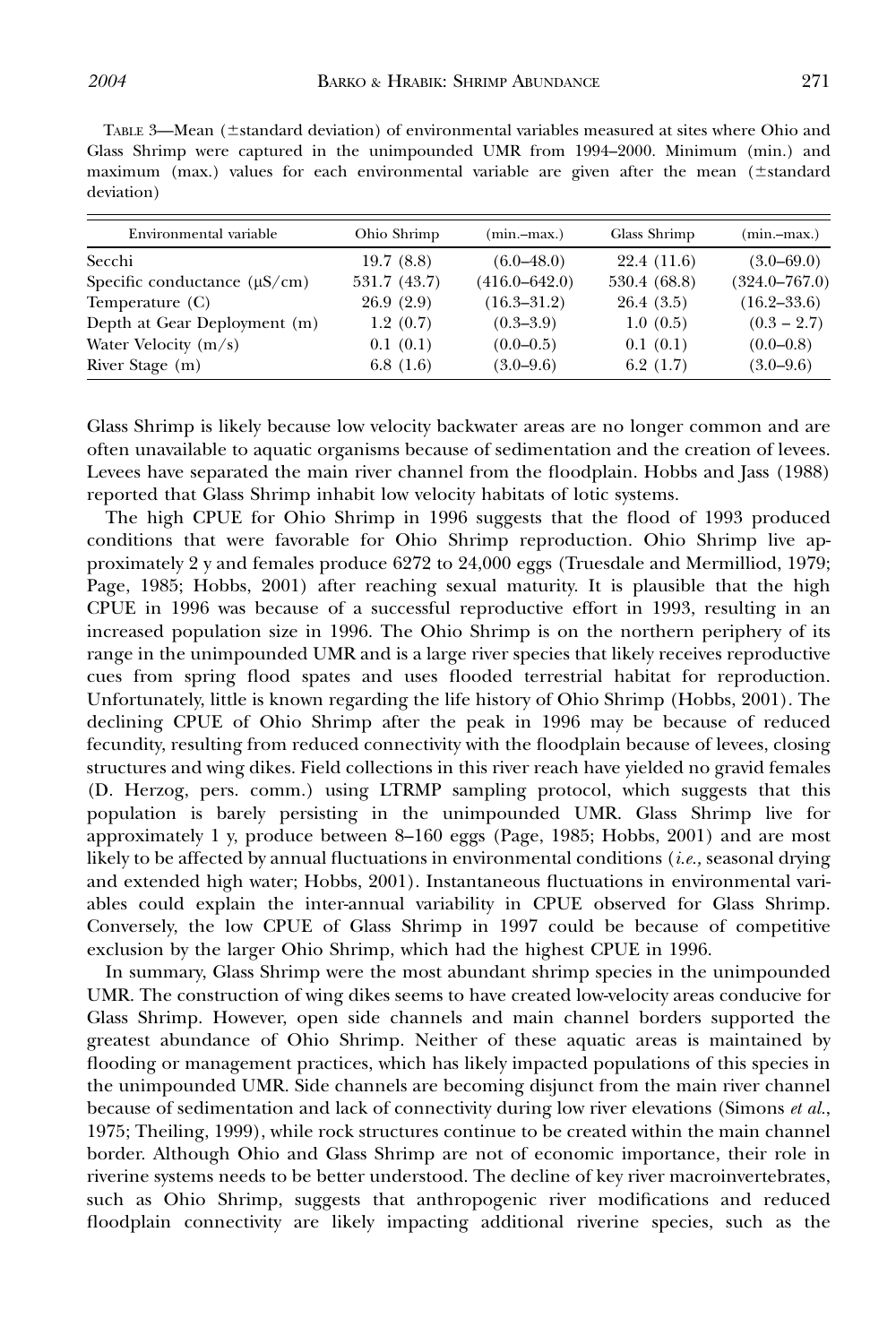Pallid Sturgeon (Scaphirhynchus albus) and Alligator Snapping Turtle (Macroclemys temminckii). The impacts of these modifications on aquatic organisms warrant further study and this knowledge is necessary before species or habitat recovery/restoration efforts can be successful.

Acknowledgments.—This study was supported by the U.S. Army Corps of Engineers/U.S. Geological Survey Long Term Resource Monitoring Program and by the State of Missouri through the Missouri Department of Conservation. We thank D. Herzog, M. Petersen, C. Beachum, D. Ostendorf, J. Ridings, J. Crites, L. Conaway, G. Lowes, J. Scott, D. Smith, K. Tilley, B. Spane and J. Lopez for assistance with data collection. We thank J. Stewart, W. Mabee, D. Herzog, J. Sauer and anonymous reviewers for providing comments and suggestions that improved this manuscript.

### LITERATURE CITED

- BARKO, V. A. AND D. P. HERZOG. 2003. Relationships among side channels, fish assemblages, and environmental gradients in the unimpounded Upper Mississippi River. J. Freshwater Ecol., 18(3): 377–382.
- ———, ———, R. A. HRABIK AND J. S. SCHEIBE. 2004. Relationships among fish assemblages and main channel border physical habitats in the unimpounded Upper Mississippi River. Transactions of the American Fisheries Society, 133: In Press.
- BECKETT, D. C., P. A. LEWIS AND J. H. GREEN. 1998. Where have all the Crangonyx gone? The disappearance of the amphipod Crangonyx pseudogracillis, and subsequent appearance of Gammarus fasciatus, in the Ohio River. Am. Midl. Nat., 139:201–209.
- BOWLES, D. E., K. AZIZ AND C. L. KNIGHT. 2000. Macrobrachium (Decapoda: Caridea: Palaemonidae) in the contiguous United States: a review of the species and an assessment of threats to their survival. J. Crustacean Biol., 20:158–171.
- CARLANDER, H. B. 1954. A history of fish and fishing in the upper Mississippi River. UMRCC Special Publication.
- CHEPER, N. J. 1988. Palaemonetes kadiakensis Rathbun in Oklahoma (Crustacea: Decapoda). Proc. Okla. Acad. Sci., 68:75–76.
- ———. 1992. Palaemonetes kadiakensis (Crustacea: Decapoda) in Oklahoma, 1982 and 1987. Proc. Okla. Acad. Sci., 72:65.
- CONAWAY, L. K. AND R. A. HRABIK. 1997. The Ohio shrimp, Macrobrachium ohione, in the Upper Mississippi River. Trans. Missouri Acad. Sci., 31:44–46.
- CREASER, E. P. 1932. The decopod Crustacea of Wisconsin. Wisconsin Acad. Sci., Arts and Letters Trans., 27:321–338.
- DISTER, E., D. GOMER, P. OBRDILK, P. PETERMANN AND E. SCHNEIDER. 1990. Water management and ecological perspectives of the upper Rhine's floodplains. Regulated Rivers: Research and management, 5:1–15.
- GUTREUTER, S., R. BURKHARDT AND K. LUBINSKI. 1995. Long Term Resource Monitoring Program procedures: fish monitoring. LTRMP Technical Report 95-P002-1 National Biological Service, Environmental Technical Center, Onalaska, Wisconsin.
- HOBBS, H. H., Jr. 1952. The river shrimp, Macrobrachium ohione (Smith) in Virginia. Virginia J. Sci., 3: 206–207.
- HOBBS, H. H., III AND J. P. JASS. 1988. The crayfishes and shrimp of Wisconsin (Cambaridae, Palaemonidae). Milwaukee Public Museum, Milwaukee, Wisconsin.
- ———. 2001. Decapoda. In: J. H. Thorpe and A. P. Covich (eds.). Ecology and classification of North American freshwater invertebrates. Academic Press, San Diego, California.
- HUNTER, J. V. 1977. Observations on the biology of river shrimp from a commercial bait fishery near Port Allen, Louisiana. Proc. Annual Conf. Southeastern Assoc. Fish and Wildl. Agencies, 31:380–386.
- KOEBEL, J. W., JR. 1995. A historical perspective on the Kissimmee River restoration project. Restoration Ecology, 3:149–159.
- KREBS, C. J. 1999. Ecological methodology, 2nd ed. Addison-Wesley Educational Publishers, Inc., California.